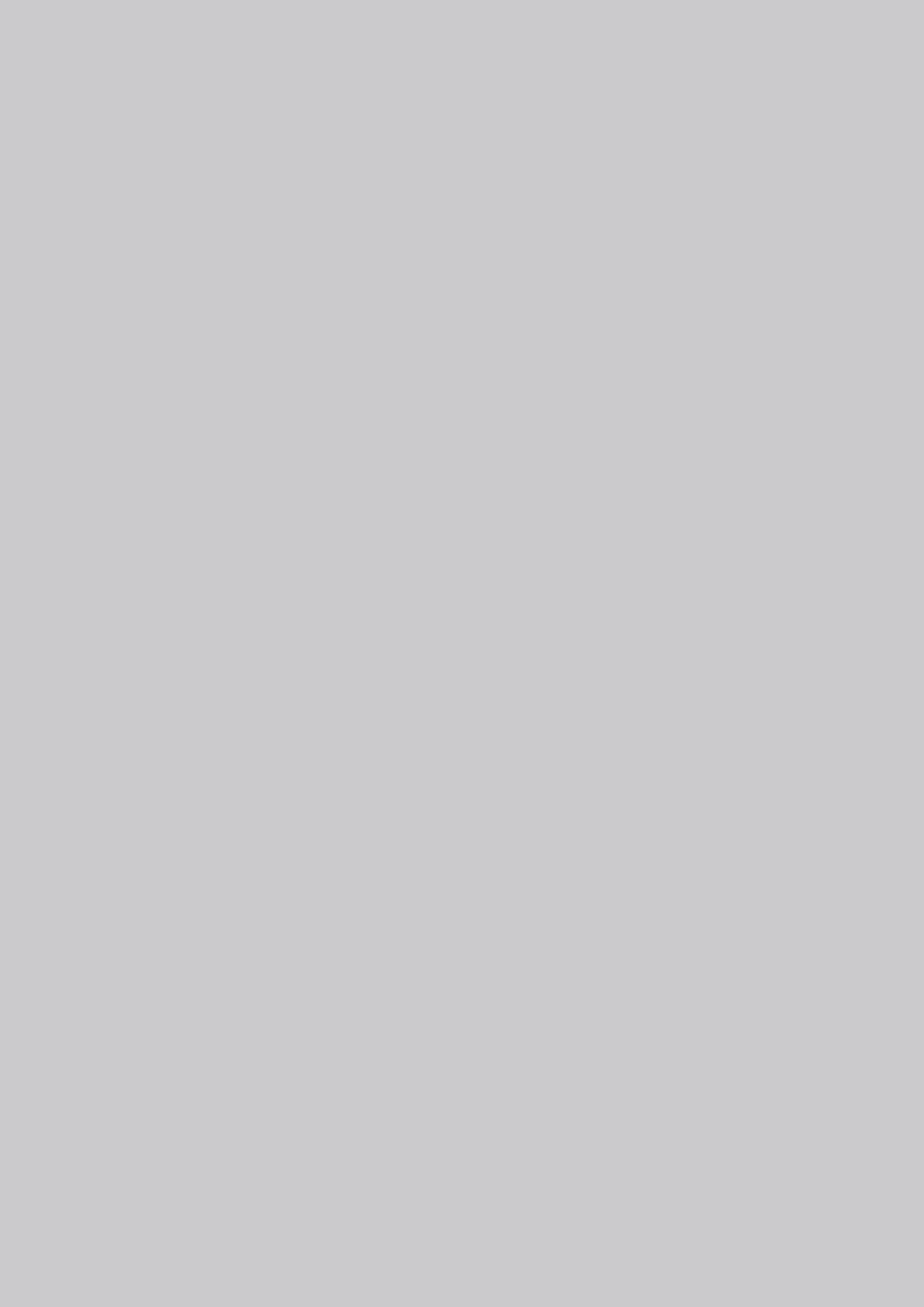These General Terms of Business (the "General Terms") supersede any general terms and conditions which have previously been sent to you and shall be deemed accepted by you, and binding upon you, if you continue to transact with ABC Islamic Bank (E.C.) ("Bank ABC Islamic") after receipt of these General Terms.

# Corporate Customers

#### **1. PRELIMINARY**

- 1.1 ABC Islamic Bank (E.C.) ("Bank ABC Islamic") is an exempt company duly established in the Kingdom of Bahrain on 10 December 1985 and registered in the Commercial Register under C.R. No. 16864, with an authorised share capital of two hundred million United States dollars (US\$ 200,000,000), a fully subscribed and paid-up share capital of one hundred and thirty-two million five hundred thousand United States dollars (US\$ 132,500,000) and its head office at BANK ABC Tower, Diplomatic Area, PO Box 2808, Manama, Bahrain.
- 1.2 Bank ABC Islamic is licensed as an Islamic wholesale bank, regulated by the Central Bank of Bahrain ("CBB"), and is subject to the CBB's regulations and licensing conditions.
- 1.3 Save when the context otherwise requires, the words "we" and "our" refer to Bank ABC Islamic; "you" and "your" to you as the customer of Bank ABC Islamic; and the word "us" shall apply either to Bank ABC Islamic, or to both Bank ABC Islamic and you, as the context requires.
- 1.4 Save when specified otherwise in this or other documents from Bank ABC Islamic
	- (a) "from", "to", "until" and "between" shall include the date or dates mentioned; and
	- (b) "before" and "after" shall exclude the date or dates mentioned.
- 1.5 These General Terms of Business will apply whenever we deal or conduct business with you (a "Transaction") and will apply from the date upon which we first deal or conduct business with you.
- 1.6 If there is any conflict between these General Terms of Business and any confirmation setting out the terms of a Transaction (a "Confirmation") or other terms we may agree with you for a specific Transaction or for a specific Agreement (an "Agreement"), the latter terms will prevail.
- 1.7 By entering into the General Terms of Business a contractual relationship is created that is legally binding.

# **2. ACCOUNT CONDITIONS**

#### 2.1 General

- (a) To help protect you, us and third parties against the fraudulent use of the banking system we will require you to complete an Application Form and provide us with certain documents if you wish to open an account with Bank ABC Islamic (an "Account").
- (b) Accounts may be in such currencies as we may approve.
- (c) Returns earned on accounts (if any) may be subject to a deduction or withholding under the laws of a jurisdiction other than Bahrain.

# 2.2 Payments into your Account

- (a) You may only make payments into your Account by way of recognised electronic payment methods unless otherwise agreed.
- (b) An electronic payment received by us will be processed within the time-frame specified for the corresponding currency. The details of these are available with your relationship manager at Bank ABC Islamic.
- (c) If a payment is fraudulently or mistakenly paid into your Account or is confiscated by any competent authority or if we are obligated to return a payment to the payer for any reason after it has been credited to your Account, you agree that the amount of the payment, together with returns (if any) which has accrued on such payment, may subsequently be deducted by us without prior notice. This may happen even if the funds are included in your Account balance, you have used the funds to make a payment or have transferred all or part of the funds.
- (d) An incoming transfer of funds in a currency that the Account to which the transfer has been instructed does not support will automatically generate a foreign exchange transaction with Bank

ABC Islamic into the currency of the Account before crediting the relevant Account. Bank ABC Islamic may convert the incoming payment into the currency of the Account at Bank ABC Islamic's prevailing exchange rate or, in the absence of a prevailing exchange rate, such other exchange rate as Bank ABC Islamic may reasonably apply. Foreign exchange fees usually applied by Bank ABC Islamic to foreign exchange transactions shall also apply.

## 2.3 Payments from your Account

- (a) Requests to effect a payment instruction may be sent to us in writing, or by fax, or e-mail or any other communication channel acceptable to us (each an "(Electronic) Communication").
- (b) Before giving effect to a payment instruction you must provide us with the following information, no later than the time limits set out in Clause 2.3(j) below:
	- i. the amount, currency and value date of the payment;
	- ii. the name, address and any applicable reference of the beneficiary to whom the payment is being made;
	- iii. the account number or the International Bank Account Number ("IBAN");
	- iv. the details of the beneficiary's bank, including the bank's SWIFT Bank Identifier code (BIC), sort code, account number;
	- v. the beneficiary bank's correspondent, if applicable; and
	- vi. any further information we may require from time to time.
- (c) We will process a payment instruction if:
	- i. you have sufficient available funds in your Account;
	- ii. we are not aware of any inaccuracy in the payment instruction;
	- iii. we are not aware of any reason to stop the payment for financial crime prevention purposes; and
	- iv. we are reasonably satisfied that the payment and authorisation are lawful.
- (d) You hereby further authorise us (at our absolute discretion) to undertake Telephone Call-backs; and not to act on any payment instruction if we have reasonable cause (in our absolute discretion) to believe that such Instruction may not be properly authorised by you.
- (e) We will process payments solely on the basis of the information provided pursuant to clause 2.3(b). If incorrect payment details have been provided, the payment may be delayed or credited to the wrong account and we will not be liable for any loss incurred by anyone and/or for any delay to the payment being made.
- (f) If you ask us, we will use best endeavours to recover a payment that has been made following the provision of incorrect payment details. We will notify you the amount of our charges (if any) for doing so at that time.
- (g) Unless it is unlawful for us to provide you with such details, if we decline to effect a payment instruction we will notify you accordingly.
- (h) To effect an international payment, we will have to route it through other banks. If this is the case, we will use a correspondent bank that is chosen by us for this purpose.
- (i) A payment may be returned to you if the bank we chose as a correspondent returns the payment to us. Bank ABC Islamic accepts no liability for any loss incurred if a correspondent returns the payment and, whilst it will make best efforts to determine the reason for the return, cannot guarantee that any reason will be provided to you.
- (j) In general, requests to effect a payment instruction in US Dollars should be received by us at least one business day prior to the requested value date. In general, requests to effect payment instructions in all other currencies should be received by us at least two business days prior to the requested value date. If requests to effect payment instructions are received later it may not be possible to effect payment for the requested value date. There may be a delay in giving effect to a payment instruction while fraud and other financial crime prevention checks take place.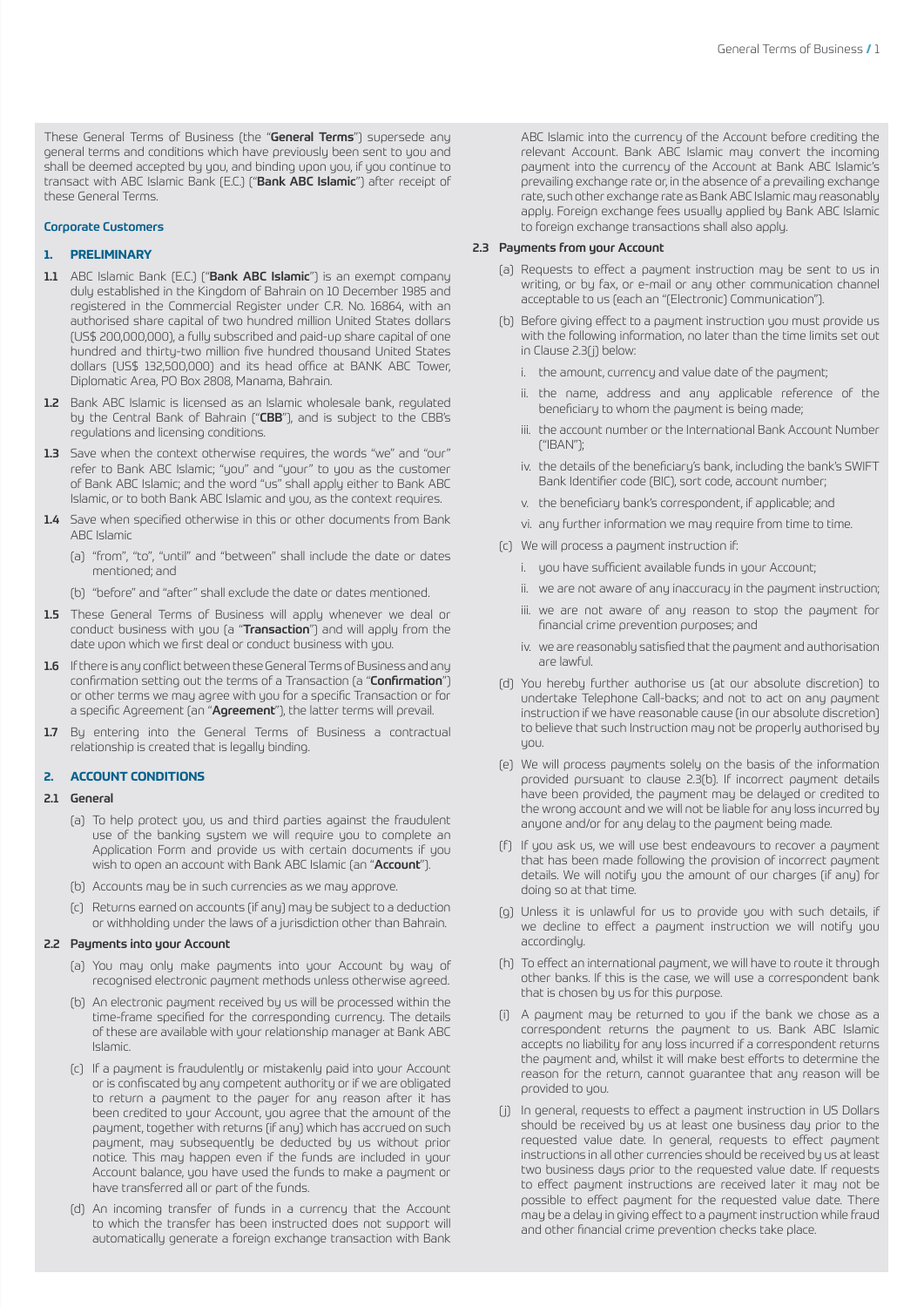- (k) You may instruct us in writing, by an authenticated SWIFT or by (Electronic) Communication to cancel a payment instruction provided that the payment instruction has not yet been processed or effected, which we will execute on a best efforts basis.
- (l) You acknowledge that information contained in your payment instructions can be relied on by us in making payments.
- (m) Our responsibility for payments from your Account pursuant to payment instructions which we receive is limited to effecting the payment. We will have no responsibility for any payment being received by the recipient's bank or for any agent or correspondent bank which is involved in the payment reaching the recipient's bank. If you ask us, we will make reasonable efforts to trace payments and will notify you of the outcome. We will notify you the amount of our charges (if any) for doing so.

## 2.4 Bank Charges

- (a) In the event that fixed fees and charges are agreed in relation to Transactions with us, these may be debited from your Account in accordance with the fees and charges set out in the relevant additional terms.
- (b) We may make a charge for any incidental expenses we incur in providing our services to you. We will advise you of the charge before we provide the service. You authorise us to deduct these charges from your Account when you give your instructions.
- (c) There may be other third party banks that apply charges in effecting a payment instruction which may be deducted from the amount transferred by you or the amount received by you. If any charges are passed back to us by a third party bank, you authorise us to debit your Account with these charges.

## 2.5 Returns on credit balances

Generally, credit balances in the accounts maintained by you with Bank ABC Islamic are non-remunerable. However, certain returns might be paid on credit balances with pre-agreed arrangements, which have to be put in place upfront and be confirmed by Bank ABC Islamic in writing.

## 2.6 Dormant accounts

Should you not use your Account for a period of 180 days or more, we reserve the right to designate your account as "Dormant" further to which you will not be able to initiate any Transaction in your Account unless the account is reactivated by us. This reactivation will only be done after we are satisfied that all internal and external requirements regarding the maintenance of bank accounts, including those concerning client information have been satisfied.

#### 2.7 Closing an Account

- (a) Provided all outstanding obligations owed by you to us, in relation to the Account, and your liabilities in relation to any Transaction, are satisfied or cancelled, you may close your Account at any time. We may ask you to confirm this in writing.
- (b) If we wish to close your Account, we will give you at least thirty (30) days' notice in writing unless there are exceptional circumstances which justify us closing the Account on shorter notice.

# 2.8 Account Statements

- (a) *Frequency and method:* For each Account, Bank ABC Islamic will provide you with Account statements on a semi-annual basis or such other frequency as may be agreed between us.
- (b) *Verification of Account information:* You must verify the accuracy of Account statements, confirmations and advices you receive from us and notify us promptly and in any case and unless otherwise specified herein, within thirty days of receipt, of any inaccuracies. Failure to do so will be deemed to constitute your approval of the contents and we will not be liable in relation to any inaccuracies.
- (c) *Corrections by Bank ABC Islamic:* We may at any time correct any mistake in any Account statements, confirmations and advices provided to you and will promptly notify you of the change.

# **3. OUR RELATIONSHIP WITH YOU**

# 3.1 Dealing

We will only deal with you on a principal to principal basis. When you are in fact acting for a third party (whether or not known to us), such third party shall not be treated as our indirect customer.

# 3.2 Execution-only business; no advice

We will not provide you with advice on the merits or otherwise of particular Transactions.

You acknowledge that your decision to enter into a Transaction, and as to whether that Transaction is appropriate and suitable for you, is your responsibility (relying upon your own skill and judgement and such independent advice as you consider necessary) and that we will be deemed not to have advised you on, or accepted any fiduciary or other duty in relation to, any Transaction.

# 3.3 Information

We may, from time to time, provide you with market information and factual information on our products and services, but by doing so we will not be advising you on whether or not to enter into any particular Transaction or accept any particular service.

#### 3.4 Independent assessment/decision

(a) We may provide you with information on various exchange rate risk management products, profit rate risk management products, or other treasury products as we agree from time to time. Where we do so, our opinions on suggested products will be on the basis of the information provided to us by you at the time that we provide this information. The decision to hedge or not hedge or to get into/out of any transaction is entirely yours alone. We will not be obliged to take into account any information provided by you to, or known by, any other division of Bank ABC Islamic or any affiliate companies (each an "*Affiliate*").

 It is your responsibility to seek further independent advice if your circumstances have changed. We shall not be responsible for reviewing the suitability of any Transaction on an on-going basis. We will provide you with the best available market information to assist you to make an informed decision.

 We will only provide you the products and services offered by us. We will not provide you with advice on the Sharia compliance position or possible accounting treatment of Transactions. It is your responsibility to ensure that the Transactions are Sharia compliant and seek the necessary advice from your own Sharia advisors. It is your responsibility to ensure that the treatment of the Transaction from an accounting perspective is in line with your objectives, if necessary after discussing this with your accountant.

- (b) *Non-Reliance* Unless expressly agreed otherwise in writing by Bank ABC Islamic in a separate written agreement to advise, you acknowledged and agree that,
	- i. you are acting for your own account, and you have made your own independent decisions to enter into a Transaction and as to whether the Transaction is appropriate or proper based upon your own judgment and upon advice from such advisers as you have deemed necessary or appropriate; and
	- ii. you are not relying on any communication (written or oral) of Bank ABC Islamic as investment advice or as a recommendation to enter into a Transaction; it being understood that information and explanations related to the terms and conditions of the Transaction shall not be considered investment advice or a recommendation to enter into the Transaction.

 No communication (written or oral) received from Bank ABC Islamic shall be deemed to be an assurance or guarantee as to the expected result of a Transaction.

- (c) *Assessment and Understanding* You represent and warrant to Bank ABC Islamic,
	- i. that you are capable of assessing the merits of and understanding (on your own behalf or through independent professional advice),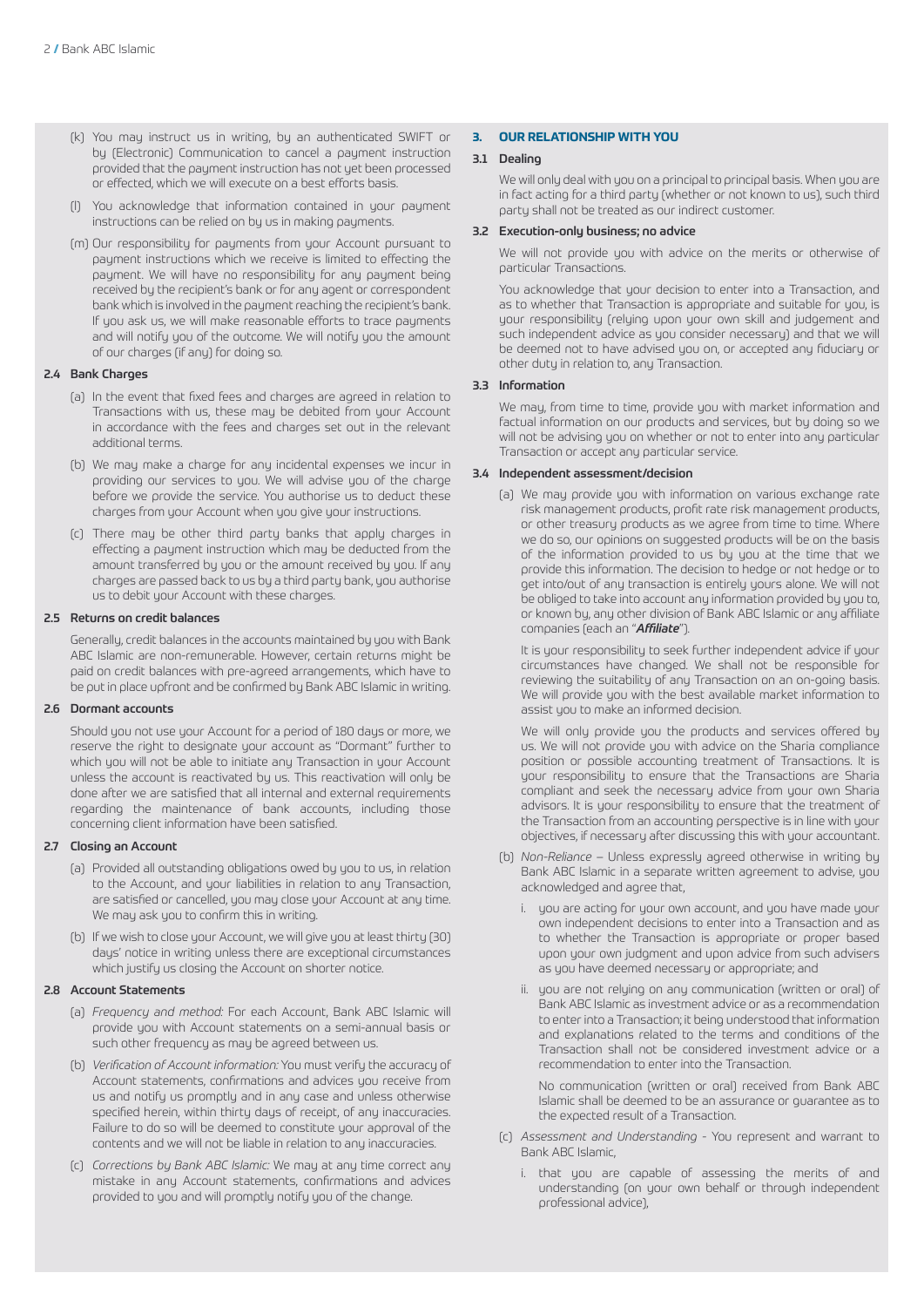- ii. that you understand and accept, the terms, conditions and risks of the relevant Transaction; and
- iii. that you are capable of assuming, and assume, the risk of the Transaction.

#### 3.5 Customer classification

According to the Central Bank of Bahrain's Rulebook, we are required to notify all customers of their status for the purpose of investment business and certain regulated Islamic banking services. For the purpose of this relationship, you are classified as an "accredited investor". As a result of this classification you will not benefit from the specific protection offered to "retail investors".

Before we agree to undertake certain Transactions for you, we may require you to sign and return additional documents and risk warnings, but have not obligation to provide you with a risk warning on any product, or combination of products.

## 3.6 Treatment of your requests to deal

You agree that we may: (i) decline to deal or delay accepting any Request to deal or Request to amend a deal without the need to inform you nor provide you with an explanation of our actions; (ii) accept any Request to deal or Request to amend a deal only on such conditions as we deem appropriate for our protection; and (iii) execute your Requests to deal by way of electronic trade matching or order entry sustems

#### 3.7 Best execution

We will do our best to provide you with competitive not benefit from the specific protection offered to "retail investors".

Before we agree to undertake certain Transactions for you we may require you to sign and return additional documents and risk warnings, but have no obligation to provide you with a risk warning on any product, or combination of products.

#### 3.8 Unsolicited communications

We and/or any Affiliate and/or our or their representatives or employees may communicate an unsolicited real-time communication to you (such as telephoning you) in such circumstances as we reasonably believe to be appropriate.

# **4. EXECUTION OF TRANSACTIONS**

#### 4.1 Dealing requests

Requests to deal, or requests to cancel or amend a deal ("Requests") may be communicated to us by phone, in writing, or by (Electronic) Communication (see Clause 5 (Electronic Communication), but we have the right to decline to act on any such Requests and/or to require written confirmation of your instructions in original hard copy signed by you. We will acknowledge requests by acting on them and confirming the action taken. Any loss as a result of a cancellation of a deal will be borne by you.

You authorise us to rely on, and treat as fully authorised and binding on you, any Requests or communication (by whatever means transmitted and whether or not in writing) which purports to be given by you or on your behalf and is accepted by us in good faith as having been so given and you will be responsible for and bound by all contracts entered into flowing a Request or communication.

## 4.2 Treatment of your requests to deal

You agree that we may: (a) decline to deal or delay accepting any Request to deal or Request to amend a deal without the need to inform you nor provide you with an explanation of our actions; (b) accept any Request to deal or Request to amend a deal only on such conditions as we deem appropriate for our protection; and (c) execute your Requests to deal by way of electronic trade matching or order entry systems.

# 4.3 Best execution

We will do our best to provide you with competitive prices/quotes on treasury related dealing activities. However, when we execute a Transaction further to a "Regulated Islamic Banking Service" (as defined by the CBB) you agree that we will not be required to provide you with the "best execution" (as defined by the CBB).

#### 4.4 Confirmations

We will send you a Confirmation of Transaction in accordance with our standard practices and procedures but any failure or delay in doing so will not invalidate the Transaction. Such a Confirmation may be by means of (Electronic) Communication. You will promptly check the accuracy of the details set out in the Confirmation and notify us of any terms that you believe to be incorrect or inaccurate (and if we agree we will send a further corrected Confirmation). If we do not receive notification of any error within five business days of dispatch by us of the Confirmation, the Confirmation will (unless it contains an obvious error) be deemed to have been accepted by you. The times of the execution of your Transactions are available upon written request.

#### 4.5 Change to address, account details or corporate ownership

Any material changes to your address, corporate ownership or any other account details should be intimated to us without delay at the following address:

ABC Islamic Bank (E.C.) BANK ABC Tower Diplomatic Area PO Box 2808 Manama Kingdom of Bahrain Attention: Operational Support

# 4.6 Payment and withholdings

The arrangements for accounting to you for any Transaction are as follows:

(a) *Payment in immediately available funds*

 Unless otherwise agreed, all money paid will be in immediately available, freely convertible funds of the relevant currency.

(b) *Withholding and Gross up unless otherwise agreed*

 All money payable by you to us in respect of any Transaction will be paid free and clear of, and without withholding or deduction for, any taxes of whatsoever nature imposed, levied, collected, withheld or assessed by any authority having power to tax, unless the withholding or deduction of such taxes or duties is required by law. In that event, unless otherwise agreed, you will pay such additional amounts as will result in the net amounts receivable by us (after taking account of such withholding or deduction) being equal to such amounts as would have been received by us had no such taxes been required to be withheld or deducted.

(c) *FATCA Deduction by Bank ABC Islamic*

"FATCA" means:

- (i) sections 1471 to 1474 of the US Internal Revenue Code of 1986 or any associated regulations or other official guidance;
- (ii) any treaty, law, regulation or other official guidance enacted in any other jurisdiction, or relating to an intergovernmental agreement between the US and any other jurisdiction, which (in either case) facilitates the implementation of paragraph (i) above; or
- (iii) any agreement pursuant to the implementation of paragraphs (i) or (ii) above with the US Internal Revenue Service, the US government or any governmental or taxation authority in any other jurisdiction.

 "FATCA Deduction" means a deduction or withholding from a payment required by FATCA.

 Bank ABC Islamic may make any FATCA Deduction it is required by FATCA to make, and any payment required in connection with that FATCA Deduction, and Bank ABC Islamic shall not be required to increase any payment in respect of which it makes such a FATCA Deduction or otherwise compensate the recipient of the payment for that FATCA Deduction.

 If Bank ABC Islamic becomes aware that it must make a FATCA Deduction in respect of a payment to you (or that there is any change in the rate or the basis of such FATCA Deduction) Bank ABC Islamic shall notify you.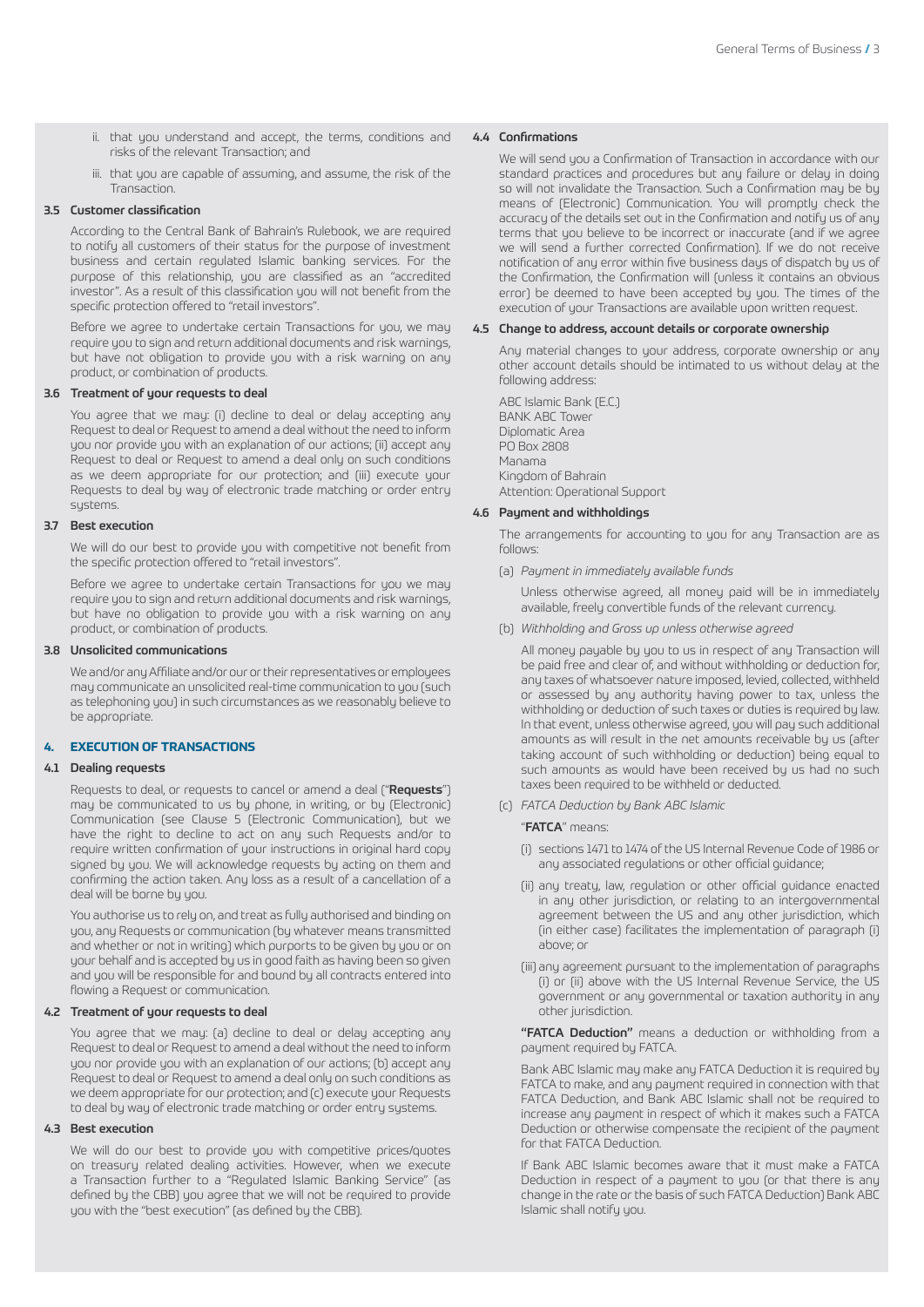## (d) *Other deductions by Bank ABC Islamic*

 Bank ABC Islamic may make any tax deduction it is required by law to make, and any payment required in connection with such deduction, and Bank ABC Islamic shall not be required to increase any payment in respect of which it makes such a deduction or otherwise compensate the recipient of the payment for that deduction.

 If Bank ABC Islamic becomes aware that it must make a deduction or similar deductions in respect of a payment to you (or that there is any change in the rate or the basis of such deduction or similar deduction) Bank ABC Islamic shall notify you.

#### 4.7 Telephone Monitoring

To protect our own position, and to help maintain service quality, we may record and monitor all telephone conversations of our trading, operations and marketing staff. The recordings of any such conversations remain the property of Bank ABC Islamic at all times and the use of them remains the sole discretion of ABC. Those recordings may be used as evidence for the purposes of resolving any disputes relating to the terms of any Transaction.

## 4.8 Islamic Transactions Money Market Transactions

Where a Transaction is a commodity murabaha deposit placed by you with us or other Islamic alternatives, the following provisions shall apply:

- (a) The amount of your deposit will be fixed for the deposit period stated in the Confirmation, and the deposit cannot be added to or withdrawn in whole or in part during that period without our permission, which may be (i) given or withheld at our absolute discretion, and (ii) given on such terms, and subject to such additional charges as we may notify to you. Subject to our discretion, additional deposits will be placed as a separate Transaction.
- (b) You should nominate an account/accounts in your name at Bank ABC Islamic to which all repayments of, and return or profit payments on, the deposit will be credited. If you wish to nominate your accounts held elsewhere, a written request should be provided to Bank ABC Islamic which will be considered at our sole discretion.
- (c) The profit rate or expected profit rate (as the case may be) stated in the Confirmation is a gross annual profit rate, and (except where we are obliged by law to make any deduction or withholding) profit will be paid gross.
- (d) Subject to the terms outlined in the Confirmation, profit shall accrue from the agreed value date with you until the designated maturity of the deposit and will be paid up to the end of the deposit period.
- (e) For deposits placed in excess of one year, interim profit may apply based on terms agreed at the time of the deposit.
- (f) After a deposit is placed, we will send you a Confirmation setting out the relevant details (depending on the nature of the deposit) such as amount, the profit rate or expected profit rate, and the deposit period.
- (g) At the end of the fixed period as specified by you at the outset, the maturing deposit plus profit (if any) will be credited to the account specified in the confirmation, unless you instruct us otherwise. Any such instructions must be received by us two business days prior to the maturity of the deposit and shall be no later than the cutoff time for the corresponding currency as specified by Bank ABC Islamic from time to time.

# 4.9 Other interests or claims

We shall not be bound to recognise the interest or claim of any person(s) in the deposit and profit or claim therein other than the depositor(s) unless we have accepted the deposit as a client, nominee or trust account and have confirmed such acceptance in writing or by designation of the deposit account.

## 4.10 Foreign Exchange Transactions

Where a Transaction is for the exchange of one currency to be delivered by you against another (each an "FX Transaction") on a specified future date at an agreed exchange rate, the following provisions shall annlu

- (a) An FX Transaction request should clearly state the necessary details to include the currency being bought and sold, currency amounts, value date / settlement date and any other details that may be relevant to your FX Transaction. Incomplete requests may cause delay in the timely execution of a transaction and we will not be liable for any commercial costs or losses incurred in relation with such delay.
- (b) Payments under an FX Transaction can be settled through your respective accounts held with us, or alternatively, at our sole discretion, we may agree to settle according to the settlement instructions provided by you in writing.
- (c) An FX Transaction request should be received at least two business days prior to the first settlement date of the currency pair involved. Any late request received from you will be considered at our sole discretion.
- (d) Subject to Clause 3.2 (*Execution-only business; no advice*), we will not provide you with advice or recommendations in relation to an FX Transaction. We will only provide you with market information, and the decision to conduct an FX Transaction will be entirely yours.
- (e) You acknowledge that any payment to be made to us shall be in cleared funds. If you fail to make any payment in cleared funds, we shall be entitled either to charge penalty charges until the payment is received in cleared funds or to close-out the relevant Transaction by selling out or buying in and to debit your account with our costs and losses incurred in or in connection with closing out that Transaction.

## 4.11 Hedging transactions

- (a) Before we execute certain Transactions relating to derivatives and other investments with or for you, we may require you to enter into a Sharia compliant industry-standard or bespoke agreement with us (a "Derivatives Agreement").
- (b) To the extent you are a party to a Derivatives Agreement with Bank ABC Islamic and the terms and conditions of such Derivatives Agreement are inconsistent with the express terms of these General Terms the derivative transactions entered into with you shall be subject to such Derivatives Agreement unless otherwise notified to you by Bank ABC Islamic.

# **5. (ELECTRONIC) COMMUNICATION**

- 5.1 Unless Bank ABC Islamic has notified you to the contrary, you may send requests and other communications to us by Electronic Communication subject to the following:
	- (a) You agree that, Bank ABC Islamic shall be under no obligation to act upon an instruction by (Electronic) Communication. Bank ABC Islamic may, in its sole discretion, refuse to act upon such instruction. Bank ABC Islamic will so advise you of such refusal and may require you to issue corresponding originally signed instructions.
	- (b) You agree to assume full responsibility for all actions taken by Bank ABC Islamic, its correspondents, Affiliates, employees or agents in accordance with instructions delivered by (Electronic) Communication purporting or appearing on their face to have been sent by you.
	- (c) You acknowledge and agree that if an instruction received by Bank ABC Islamic by (Electronic) Communication purports or appears on its face to have been signed by you or your authorised signatory, such instruction may be treated by Bank ABC Islamic as if it were a signed original instruction duly authorised and issued by you.
	- (d) Bank ABC Islamic is irrevocably authorised by you to rely upon any instruction issued by (Electronic) Communication and shall not be held liable in the event it may later be established that such instruction was not duly authorised or issued by you.
	- (e) In relation to email and other electronically transmitted instructions, you acknowledge and agree that you are aware of and accept for your own account all risks arising from such transmission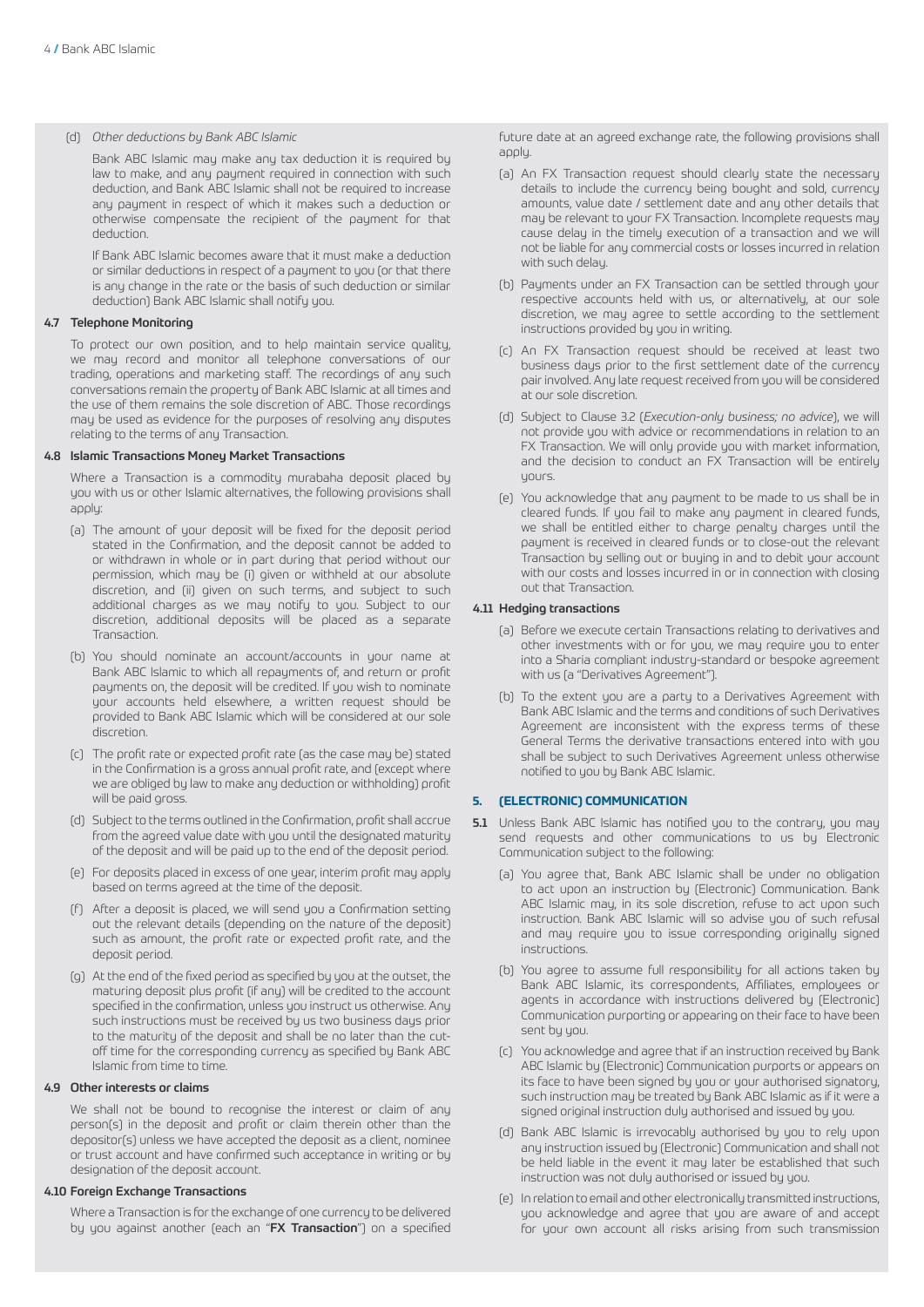(including, but not limited to, the security risk of interception of, or unauthorised access to, such communications, and the risk of viruses).

- (f) Any action taken in good faith by Bank ABC Islamic or any of its correspondents, Affiliates, employees or agents under or in connection with Instructions received by it by (Electronic) Communication shall be binding on you without any resulting liability to Bank ABC Islamic, its employees, correspondents, Affiliates or agents.
- (g) You agree to indemnify and hold harmless Bank ABC Islamic and any of its correspondents, Affiliates, employees or agents from and against any and all liabilities, obligations, losses, damages, penalties, actions, judgments, suits, costs, expenses, disbursements of any kind or nature whatsoever which may be imposed upon, incurred by, or served against Bank ABC Islamic, its correspondents, Affiliates, employees or agents by reason of Bank ABC Islamic's actions taken in accordance with an instruction received by (Electronic) Communication.
- 5.2 Any (Electronic) Communication made by you will be effective only when actually received in readable form by Bank ABC Islamic and only if it is addressed in such a manner as Bank ABC Islamic shall specify for this purpose.
- 5.3 We shall be entitled (but not obliged) to rely on any (Electronic) Communication as conclusive evidence of:
	- (a) the accuracy of the (Electronic) Communication; and
	- (b) the (Electronic) Communication having been made with your express authority, without the need for any verification or investigation.
- 5.4 You will be bound by any Request contained in an (Electronic) Communication.

## 5.5 Risks of Electronic Communication

Both of us are aware that the electronic transmission of information cannot be guaranteed to be secure or error-free and that such information could be intercepted, corrupted, lost, destroyed, arrive late or incomplete or otherwise be adversely affected or unsafe to use.

Each of us accepts the risk of the corruption or loss of, or delay affecting, any (Electronic) Communication sent and, save in the case of its own fraud, neither of us will be liable to the other for any damage or loss caused to or suffered by the other from any such corruption, loss or delay. If an (Electronic) Communication relates to a matter on which either of us wishes to rely, you or we (as the case may be) may (but shall not be obliged to) request an original written request from the other.

We shall each be responsible for protecting our own computers and/ or networks from being affected by viruses, trojans, worms, etc., and neither of us shall be liable to the other for any introduction on its part of any virus, trojans, worms, etc. into the computers and/or networks of the other.

# **6. MONEY TO BE HELD BY US AS BANKERS**

We will hold any money held on your behalf or received from you as banker rather than as a trustee. We are not, therefore, required to segregate your money while such money is held in an account with ourselves. You will not receive any return or remuneration on any cash balances we hold for you unless otherwise agreed between us in the relevant additional terms and conditions.

## **7. MISCELLANEOUS**

# 7.1 Complaints

If you want to make a complaint, you should in the first instance contact the person with whom you have undertaken the Transaction or the Bank ABC Islamic person with whom you had dealings or you may write directly to Bank ABC Islamic's Head of Compliance as designated on Bank ABC Islamic's Website from time to time.

However, if you are not satisfied with how Bank ABC Islamic handles your complaint you can contact the Compliance Directorate at the Central Bank of Bahrain. The Compliance Directorate is available to

settle certain complaints if they cannot be settled through Bank ABC Islamic's internal complaints procedure.

The contact details of the Central Bank of Bahrain and the complaint form to be used can be found on the website of the Central Bank of Bahrain.

# 7.2 Limitation of Liability

- 7.2.1 Except to the extent that the same results from our or their negligence, wilful default or fraud neither we, nor our Affiliates, nor any of our or their directors, officers, employees and agents (each a "**Relevant Person**") shall be liable for:
	- (a) any loss of opportunity whereby the value of any investments or assets sold or not purchased by you, might have been increased; or
	- (b) any decline in the value of any investments or assets held by you; or
	- (c) loss (including any taxation or increase in taxation incurred by you or for any failure to insure) resulting from any act or omission made under or in relation to or in connection with these General Terms of Business or the services provided thereunder or as contemplated therein; or
	- (d) any delay or change in market conditions before any Transaction is effected;
	- (e) the solvency, acts or omissions of any broker, nominee, custodian, settlement agent, securities depositary or other third party by whom or in whose control any of your investments or assets (or documents of, or certificates evidencing, title thereto) may be held or through or with whom any Transactions may be effected; or any bank with whom we maintain any bank account, or any other third party with whom we deal or transact business or who is appointed by us in good faith on your behalf, but we will make available to you, when and to the extent reasonably so requested, any rights that we may have against such person.
- 7.2.2 Neither you nor we shall be liable for any indirect or consequential loss suffered by the other.
- 7.2.3 You agree, for the benefit of all Relevant Persons other than us, that, save in the event of their fraud, you shall have no rights of action against them in any way arising under or in connection with the contract between us or any Transaction.
- 7.2.4 Nothing in these General Terms of Business will exclude or restrict to an extent prohibited by the CBB Rulebook any duty or liability we may have to you under the regulatory system (as defined in CBB Rulebook).

#### 7.3 Conflicts of Interest

*(a) Interests*

You acknowledge that we are part of a group (the "Bank ABC **Group**") which is involved or may become involved in banking and investment banking, including capital markets activities, in securities issuing, securities distribution, research and trading, investment management and the operation, distribution and management of collective investment schemes. Accordingly, we and/or any Affiliate have or may have a material interest or conflict of interest where we enter into a Transaction with you. We are required to treat you fairly in relation to such conflicts of interest or material interest. We propose to do this by ensuring that you are aware of the possibility of such conflict and consent to our acting notwithstanding such conflict or material interest. We may also decline to act where we believe there is no other practicable way of ensuring that you and/or our other customers are treated fairly. If you object to our acting on the basis set out in this Clause, you should notify us in writing. Unless so notified, we will assume that you do not object to our so acting.

(b) *No fiduciary duties*

 Unless otherwise explicitly agreed upon in writing, the relationship between you and us is principal to principal as described in these General Terms of Business relationship and any relevant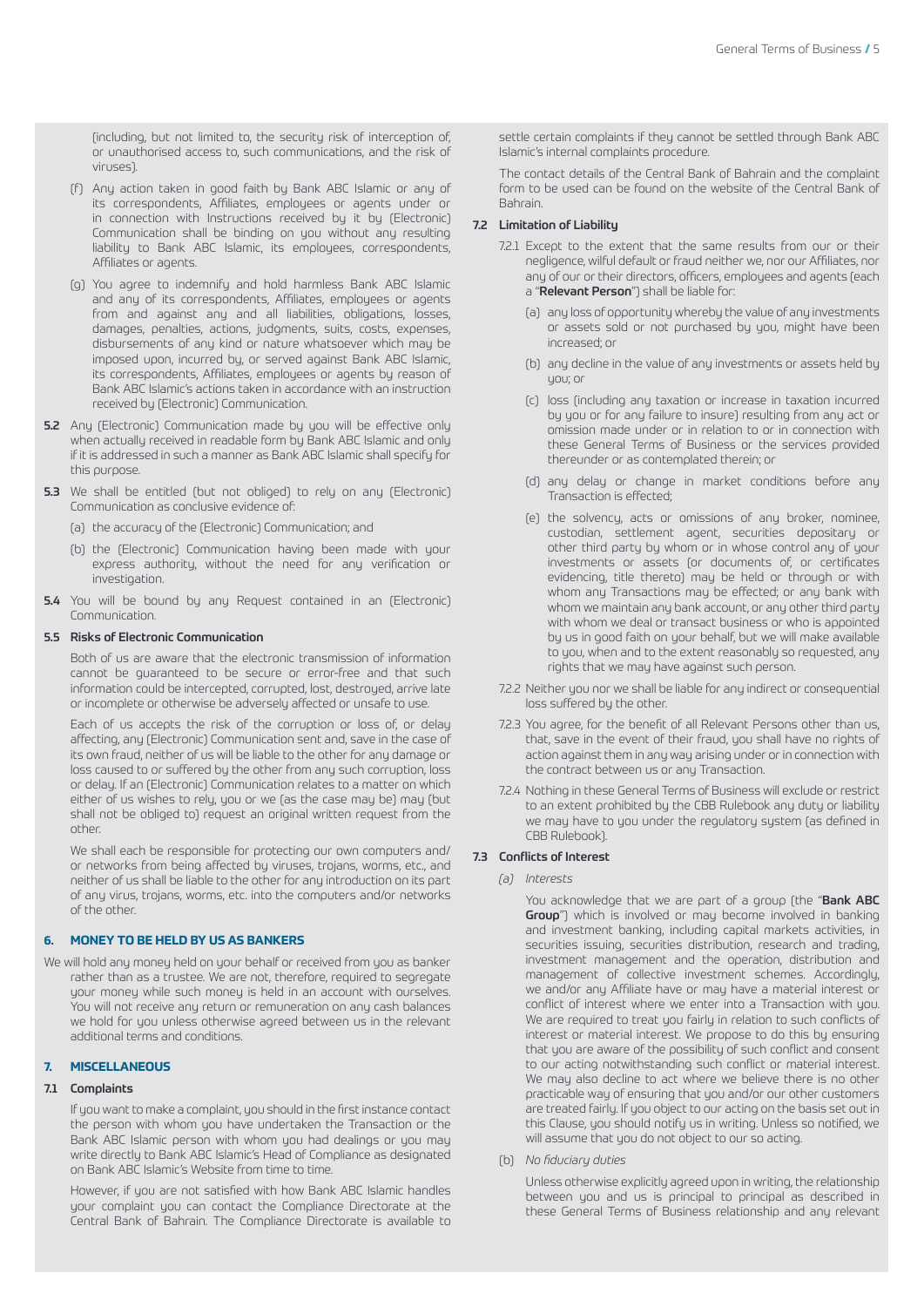Confirmation. That relationship will not give rise to any fiduciary or equitable duties on our part or on the part of our Affiliates, nor hinder us or any Affiliate from acting as market maker, broker, principal or agent, or in doing business with Affiliates, our customers or our Affiliates' customer ("Connected Customers") and other investors whether for our own account, your account or for the account of Affiliates, Connected Customers and/or other investors.

(c) *Potential conflicting interests*

 Your attention is drawn to the fact that when we enter into Transactions we, an Affiliate, or some other person connected with us or any of our Affiliates, may have an interest, relationship or arrangement that is material in relation to the Transaction concerned. We are entitled to enter into any Transaction notwithstanding that we or an Affiliate have or may have a material interest in the Transaction or any resulting Transaction or a relationship which gives rise to a conflict of interest.

 However, in any such case we may in our absolute discretion decline to deal. When we enter into a Transaction we or one of our Affiliates could be:

- dealing as principal for our, or its own, account by selling the investment or asset concerned to you or buying it from you and thereby making a profit (or loss) or taking a mark-up, mark-down or credit; or
- (ii) acting as agent or arranging a Transaction for an Affiliate or another customer or investor and receiving and retaining commission or other charges from both parties; or
- (iii) buying or selling units in a collective investment scheme where we are, or an Affiliate is, the trustee, operator (or an adviser of the trustee or operator) of the scheme; or
- (iv) buying or selling investments or assets where we are, or an Affiliate is, involved in a new issue, offer for sale, rights issue, takeover or similar transaction concerning the investment or asset; or
- (v) executing a Transaction in circumstances where we have knowledge of other actual or potential transactions in the relevant, or similar, investment(s) or asset(s); or
- (vi) holding a position in, or trading, dealing or market-making in, investments or assets purchased or sold by you; or
- (vii) sponsoring, underwriting, sub-underwriting, placing, purchasing, arranging, acting as stabilising manager for, or otherwise participating in, the issue of investments or assets purchased or sold by you; or acting as adviser or banker to, or having any other business relationship with, or interest in, the issuer (or any of its associates or advisers) or any investments or assets purchased or sold by you or advising or acting as banker to any person in connection with a merger, acquisition or take-over by or for any such issuer (or associate); or
- (viii) the issuer of any investments or assets purchased or sold by you or being (or being adviser or banker to, or having any other business relationship with) the trustee, custodian, operator or manager of, or investment adviser to, any form of collective investment scheme in which interests are purchased or sold by you; or
- (ix) acting as banker to you and/or extending credit to you.
- (d) *Agency crosses*

 We may in our absolute discretion, and without prior notice to you, arrange for any Transaction to be effected in whole or in part by the sale to, or the purchase from, you of the relevant investments or assets by another customer, either of ours or of an Affiliate. If we do so, we or any Affiliate may charge, or otherwise take remuneration from, both customers and retain the charges or other remuneration. We shall not be bound to account to either customer in this regard.

(e) *No duty of disclosure to you*

 When effecting a Transaction, we shall not be obliged to disclose to you or take into consideration any information, fact, matter or thing (together, "Information") if:

- (i) the Information is protected by a Chinese wall within another part of the Bank ABC Group; or
- (ii) the disclosure or use of the Information would breach a duty of confidence to any other person or result in a breach of the law; or
- (iii) the Information has not come to the actual notice of the individual making the decision or taking the step in question (whether or not such Information comes to the notice of any officer, director, employee or agent of ours or any Affiliate).
- (f) *Retention of payments, benefits, etc.*

 We and/or our Affiliates shall be entitled to retain any payment, remuneration, profit or benefit which arises in relation to, or as a result of, any matter referred to in this Clause 7.3.

# 7.4 Variation of Terms

Subject to providing you with at least 30 days' notice, we may change these General Terms of Business by sending you a written notice or (Electronic) Communication and/or publication on our Website, describing the relevant changes which will become effective on the date specified in the notice. If we have made a major change or a lot of minor changes in any one year, we may give you a copy of the new General Terms of Business or a summary of the changes. No amendment will affect any outstanding Transaction or any legal rights or obligations which may already have arisen.

#### 7.5 Notification of Changes to Company and Officer Details

It is your responsibility to ensure that we have your current contact details, the correct details for your key personnel who are authorised to act on your behalf, and to notify us of any changes to your company name or address, which we will require satisfactory evidence of. If you do not tell us promptly about any change to your details, the security of your information could be at risk and you may not receive correspondence which could be important.

#### 7.6 Force Majeure

We will not be liable to you for any delay in performance, or for the nonperformance, of any of our obligations hereunder by reason of any cause beyond our reasonable control. This includes without limitation, any change in law or regulation or any change in the interpretation or enforcement of any law or regulation, any breakdown or failure of transmission, communication or computer facilities, strikes or similar industrial action and the failure of any relevant exchange, clearing house and/or broker for any reason to perform its obligations or any act of God beyond the reasonable control of Bank ABC Islamic.

# 7.7 Default/Delay Penalty

Any amount due from you to us pursuant to any Transaction that is not paid on its due date shall bear delay penalty charges from the due date to the date of payment at the rate specified in the relevant financing contract (or such other rate which we determine from time to time) over such rate as we shall certify to be our cost of funds from time to time for the relevant currency. However, we shall not be entitled to retain the delay penalty charges save and except to the extent necessary to compensate us for all actual costs, claims, losses and expenses suffered, incurred or to be incurred by us as a consequence of your failure to effect timely settlement or make timely payment. We shall hand over the net amount of the delay penalty charges (after deducting the actual costs, claims, losses and expenses referred to above) to such charitable foundations or Islamic scientific or medical institutions as we may select in our absolute discretion. We shall provide our Shari'a Supervisory Board with copies of receipts issued by such foundations or institutions, if so requested.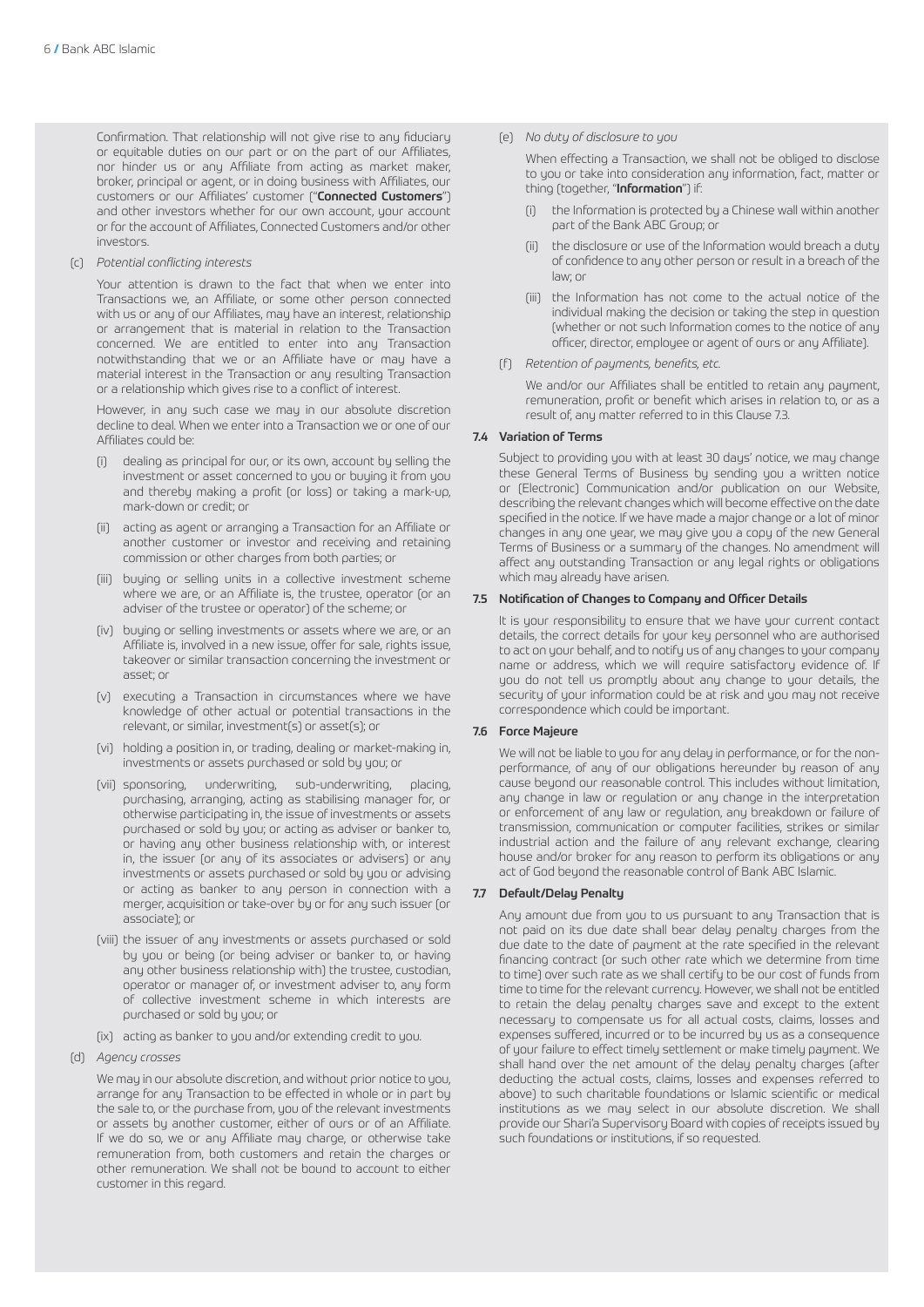#### 7.8 Partnerships

If you are a partnership, then these General Terms of Business and any Confirmations and any terms we may agree for a specific Transaction shall continue in full force and effect and continue to bind each of the partners notwithstanding any change in your name, style or constitution, whether by the death or retirement of a partner or partners or the introduction of a new partner or otherwise.

## 7.9 Joint and several liability

If you are two or more persons or a partnership, then your liabilities under these General Terms of Business, any Confirmation and any terms we may agree for a specific Transaction shall be joint and several (which means that you are all jointly liable but we can also enforce any liability against any one of you in full).

## 7.10 Whole Contract

These General Terms of Business together with any Confirmation and any terms we may agree on a specific Transaction supersede any previous written or oral agreement between us in relation to the matters dealt with in these General Terms of Business and, except as expressly stated, comprises the whole agreement between us relating to the subject matter of these General Terms of Business, to the exclusion of any other representations (other than fraudulent misrepresentations), warranties or undertakings not incorporated into these General Terms of Business. So far as permitted by law and except in the case of fraud, you agree and acknowledge that your rights and remedies in relation to any representation, warranty or undertaking made or given in connection with these General Terms of Business shall be for breach of these General Terms of Business, to the exclusion of all other rights and remedies (including those in tort or arising under statute).

#### 7.11 No third party rights

Save for Clauses 7.2.1 and 7.2.3 which shall be for the benefit of each Relevant Person, no person who is not a party to these General Terms of Business or a permitted assignee of rights under it, may enforce any of its terms or rely on any exclusion of limitation contained in it.

#### 7.12 Assignment

You may not assign or charge all or part of your rights under these General Terms of Business, any Confirmation and any terms we may agree for a specific Transaction, without our written consent. You agree that we shall be permitted to assign all of our rights thereunder to any entity or entities within the Bank ABC Group without your consent.

#### 7.13 Termination

Upon closure of all accounts, either you or we may at any time by notice to the other terminate the contract(s) made between us under these General Terms and Conditions, without prejudice to any rights already accrued thereunder or any rights and obligations under any Transaction yet to be fully performed and completed.

#### 7.14 Marketing

Unless you specifically give consent, we will not pass your name, address or other personal information to companies external to Bank ABC Group for marketing purposes.

#### 7.15 Delegation

We shall be entitled to delegate the performance of any Transaction to any Affiliate of ours or to such other person or persons as we think fit, but shall remain responsible for the acts and omissions of any such delegate as if they were our own.

# 7.16 Insolvency etc.

We will also have the right at any time, if you become insolvent or a petition is presented or an order is made for your winding up, bankruptcy or liquidation, or if you convene a meeting of your creditors or propose any arrangement or composition with creditors, or if any moratorium on the enforcement of debts or administration order is proposed for you, or if we believe in good faith that you might not be able to fulfil your obligations under any Transaction, to close out that Transaction by selling out or buying in, and may debit your account with our costs and losses incurred in or in connection with closing out that Transaction.

#### 7.17 Fees and taxes

You will be responsible for payment of any tax, brokerage, charge, transfer fee, registration fee, stamp duty and all other liabilities, charges, costs and expenses payable and properly incurred by us in connection with our services to you.

# 7.18 Default

If you fail to make any payment or to deliver any certificates or other documents to settle a Transaction to be received by us (or agents used by us) at the due time for such payment or delivery, we shall be entitled without prior notice to you to apply any money you hold with us or any of our Affiliates and realise any of your investments or other assets on such terms (including as to price) as we consider appropriate and to apply the proceeds to settle your obligations. For such purpose, we may value any delivery obligation by you at such amount as we reasonably consider appropriate and may translate payment obligations denominated in one currency into any other currency. Any balance remaining after the exercise of such rights shall be payable to you.

# **8. MONEY LAUNDERING PREVENTION & SANCTIONS COMPLIANCE**

- 8.1 We are obliged to comply with applicable regulations concerning antimoney laundering. These regulations require us, amongst other things, to deter money launderers from using Bank ABC Islamic as a conduit for their illegal activities, to identify and report suspicious transactions and to keep an audit trail for use in any subsequent investigation into money laundering activities.
- 8.2 Our obligations under such regulations override any obligations of confidentiality which may otherwise be owed to you. We may be obliged to notify the Bahrain (or any other relevant) authorities of any transaction which we may suspect involves the laundering of the proceeds of any serious crime, regardless of where that crime may have been committed.
- 8.3 We shall deal with you on the understanding that you are complying with all applicable anti-money laundering legislation to which you may be subject. We may also, from time to time, seek your written assurance that you have adhered to any applicable anti-money laundering legislation.
- 8.4 We, or any other member of the Bank ABC Group, may take whatever action we consider appropriate to meet any obligations, either in Bahrain or elsewhere, relating to the prevention of fraud, bribery, corruption, money laundering and terrorist activity and the provision of financial or other services to persons who may be subject to sanctions. Neither we nor any other member of the Bank ABC Group shall be responsible to you or any third party for any loss incurred as a result of us or any other member of the Bank ABC Group taking such action.
- 8.5 You agree to indemnify us and hold us harmless on demand against all and any losses, costs and expenses we may incur or be liable for as a result of any suspicion, allegation or report of money laundering arising in connection with these General Terms of Business, a Transaction, a Confirmation or any other agreement with Bank ABC or a member of the Bank ABC Group.

## **9. BRIBERY AND CORRUPTION**

- 9.1 We are obliged to comply with applicable regulations concerning bribery and corruption. These regulations require us, amongst other things, to deter and prevent bribery and corruption and to ensure that no payment or financial inducement has been given or offered by us or to us.
- 9.2 Our obligations under such regulations override any obligations of confidentiality which may otherwise be owed to you.
- 9.3 We shall deal with you on the understanding that you are complying with all applicable anti-bribery and corruption legislation to which you may be subject. We may also, from time to time, seek your written assurance that you have adhered to any applicable anti-bribery and corruption legislation.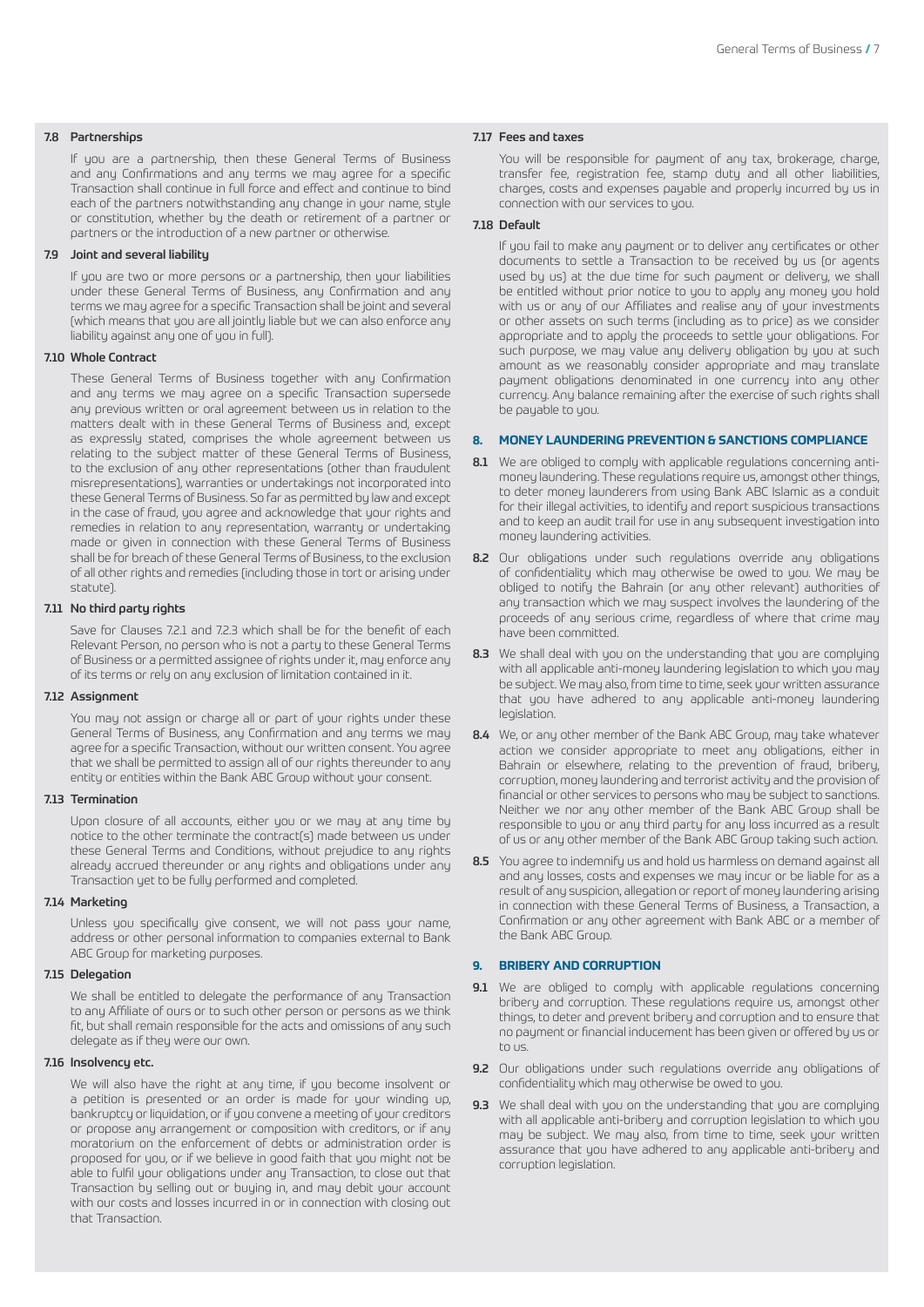# **10. DATA PROTECTION**

Bank ABC Islamic may from time to time collect and hold information relating to the client in the course of its relationship with the Client (including operating any Account or providing any Service) or for any other reasonable purpose notified by Bank ABC Islamic at any time. You acknowledge and agree that Bank ABC Islamic may disclose such information to any of its affiliates and any of its or their officers, directors, employees, professional advisers, auditors, partners, insurers and representatives.

You acknowledge that Bank ABC Islamic may store client data in servers outside its domicile for operational reasons and/or in servers owned and controlled by its affiliates.

To confirm your identity, we may make searches at credit reference agencies, including electoral register information. Our search may be recorded by the credit reference agencies but it will not be used by other finance parties or insurers when assessing lending or insurance risks, although it may be used for debt tracing and to prevent money laundering. If you ask, we will tell you which agencies we have used so you can get a copy of your details from them. You confirm that we may act in this way and that you have consent for us to so act from any joint applicant who is not present, and you will share with them the details of what you have agreed to on their behalf.

# **11. DISCLOSURE OF CONFIDENTIAL INFORMATION**

- 11.1 Bank ABC Islamic may disclose to any of its Affiliates and any of its or their representatives such Confidential Information as Bank ABC Islamic shall consider appropriate if any person to whom the Confidential Information is to be given pursuant to this paragraph is informed of its confidential nature and that some or all of such Confidential Information may be price-sensitive information except that there shall be no such requirement to so inform if the recipient is subject to professional obligations to maintain the confidentiality of the information or is otherwise bound by requirements of confidentiality in relation to the Confidential Information.
- 11.2 Bank ABC Islamic may disclose to any person,
	- (a) to whom information is required or requested to be disclosed by any court of competent jurisdiction or any governmental, banking, taxation or other regulatory authority or similar body, the rules of any relevant stock exchange or pursuant to any applicable law or regulation;
	- (b) to whom information is required to be disclosed in connection with, and for the purposes of, any litigation, arbitration, administrative or other investigations, proceedings or disputes; or
	- (c) with your consent;

In each case, such Confidential Information as Bank ABC Islamic shall consider appropriate.

- 11.3 "Confidential Information" means all information relating to you of which Bank ABC Islamic becomes aware in connection to the Account or which is received by Bank ABC Islamic in relation to the Account from you or any of your advisers in whatever form, and includes information given orally and any document, electronic file or any other way of representing or recording information which contains or is derived or copied from such information but excludes information that:
	- (a) is or becomes public information; or
	- (b) is known by Bank ABC Islamic before the date the information is disclosed to it or is lawfully obtained by Bank ABC Islamic after that date, from a source which is, as far as Bank ABC Islamic is aware, unconnected with you and which, as far as Bank ABC Islamic is aware, has not been obtained in breach of, and is not otherwise subject to, any obligation of confidentiality.

### **12. PAYMENT FROM ACCOUNT AND SET-OFF**

You hereby authorise Bank ABC Islamic to apply any credit balance to which you are entitled on any of the Accounts in satisfaction of any sum due from you to Bank ABC Islamic or its Affiliates or any other member of the Bank ABC Group under any agreement; for this purpose, Bank ABC Islamic is authorised to purchase with the moneys standing to the credit of any such Account such other currencies as may be necessary to effect such application.

Bank ABC Islamic may set off any matured obligation due from you under any agreement against any matured obligation owed by Bank ABC Islamic to you, regardless of the place of payment, booking branch or currency of either obligation. If the obligations are in different currencies, Bank ABC Islamic may convert either obligation at a market rate of exchange in its usual course of business for the purpose of the set-off.

# **13. LAW AND JURISDICTION**

These General Terms of Business, any confirmation and any terms we may agree on in respect of a specific Transaction shall be governed by and construed in accordance with the laws of England, and jurisdiction shall be vested exclusively in the Courts of England.

# **14. PROCESS AGENT**

#### 14.1 Appointment of agent

If we request, you will irrevocably appoint a process agent as your agent to receive any document in a court action in connection with the General Terms of Business and notify us of the name and address of the agent. If you fail to appoint such agent within 7 business days, we may appoint a process agent for you and notify you.

#### 14.2 Replacement agent

If that person is no longer your agent for that purpose, a replacement agent must be appointed immediately and you must notify us of the replacement agent's name and address. If you fail to comply, we may appoint a new agent for you. We will notify you of the name and address of the replacement agent.